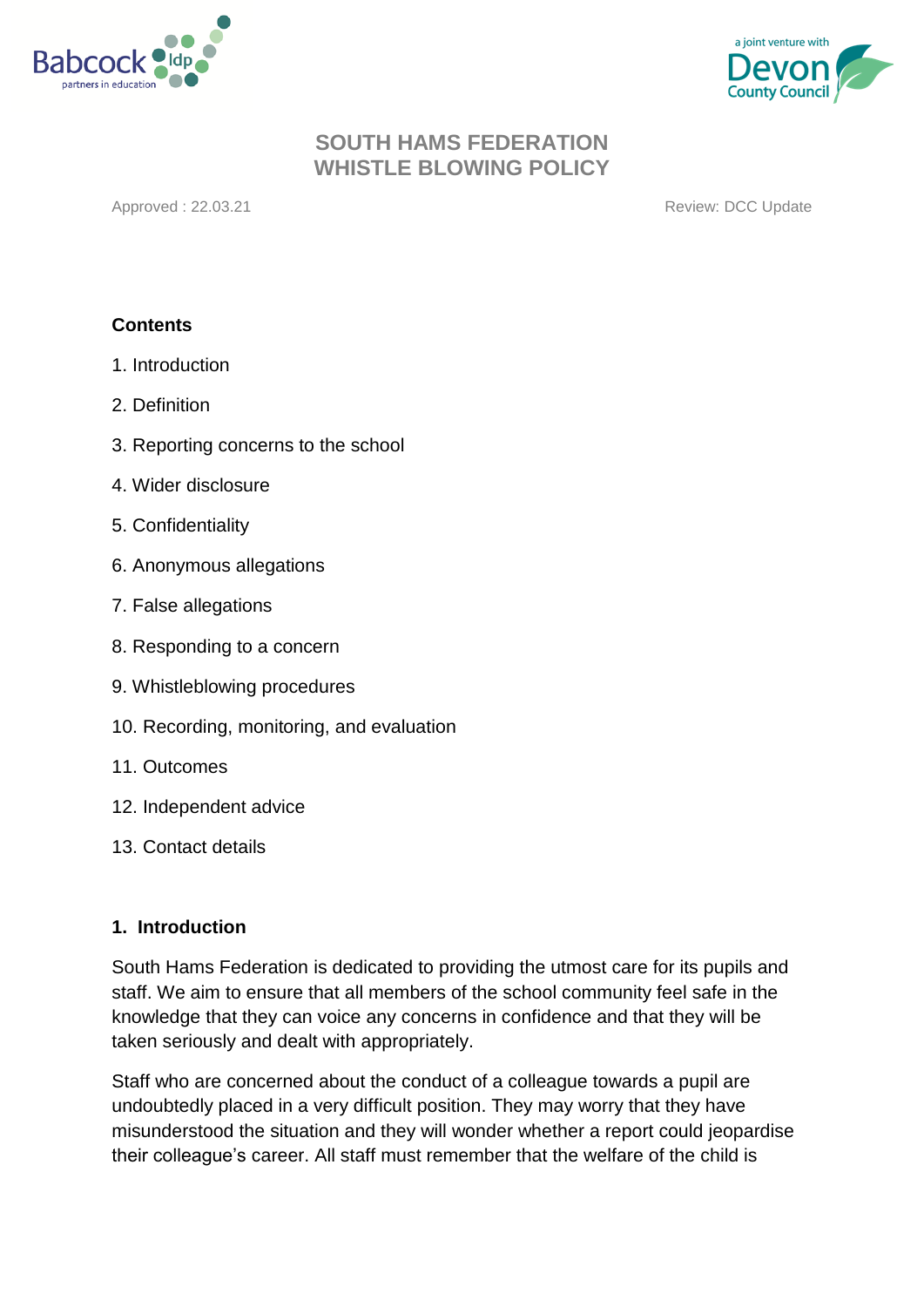Approved : 22.03.21 **Review: DCC Update** 

paramount. This policy enables staff to raise concerns or allegations in confidence and for a sensitive enquiry to take place.

South Hams Federation takes responsibility for ensuring that all staff are aware of whistleblowing policy and procedures, and made to feel comfortable that they can voice their concerns no matter what the circumstances.

## **2. Definition of 'whistleblowing'**

Whistleblowing inside the workplace is defined as the reporting by workers or exworkers of wrongdoing, such as fraud, malpractice, mismanagement, breach of health and safety law, or any other illegal or unethical act either on the part of management, the Board of Governors or fellow employees. Workers may include volunteers, contractors and outside agencies or others.

## **3. Reporting concerns to the school**

If you have a concern about another member of staff you should report it to a member of the headteacher, if unavailable to the Chair of Governors, if neither available to the DSL or other member of SLT. Complaints about the headteacher should be reported to the chair of Governors.

All concerns will be listened to and taken seriously by the school. If you are in any doubt as to whether a concern is valid, you should report it, and the school can decide to what extent it needs to be investigated.

## **4. Wider disclosure**

We encourage all our staff to follow the internal procedures outlined in this policy, but understand that in some cases you may feel it is necessary to take your concerns to external agencies. This should, however, be done only as a last resort. Staff should only approach external agencies regarding their concerns without discussing them internally first if:

- they feel that they are being discriminated against and that there is no internal authority that can be contacted with trust
- they reasonably believe that they will be victimised if they follow internal procedures for whistleblowing
- they believe that the concern that they have raised has not been taken seriously or acted upon correctly.

We urge staff who take their concerns to external agencies to be careful not to disclose any confidential information. Information that is confidential and should therefore not be disclosed should be outlined in your contract of employment. Note: it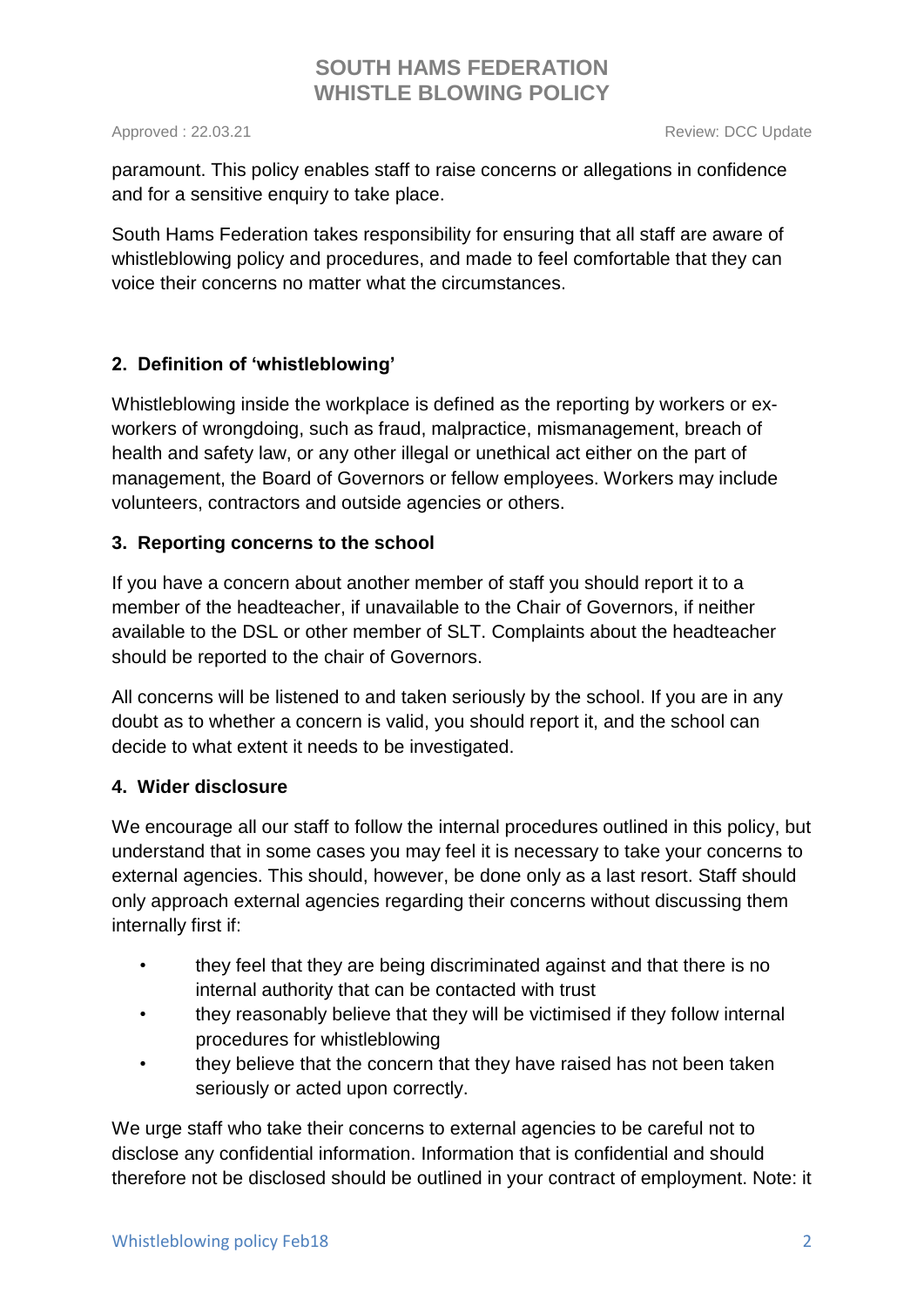Approved : 22.03.21 **Review: DCC Update** 

is against the law to publish any information which may lead to the identification of a teacher who is subject to an allegation.

The authorities that may be of help to you are:

- Children's Social Care Services
- Police
- NSPCC
- Health & Safety Executive
- Audit Commission
- Local Citizens Advice Bureau
- Relevant professional bodies or regulatory organisations
- Department for Education
- **Ofsted**

## **5. Confidentiality**

All concerns will be treated in confidence, and the school is committed to protecting the identity of whistleblowers as far as is possible. However, in some circumstances is may not be possible to do this, for example: if it will prevent a thorough investigation taking place; if there is reason to reveal the name by law; if the whistleblower has to give evidence at any hearings.

In cases where identities are revealed for whatever reason, the school will do its best to support all parties involved and protect them from discrimination and victimisation.

Confidentiality is a priority throughout any investigation, and continues to be once the investigation is over, and we urge staff to closely follow all guidelines relating to confidentiality. Any member of staff that has acted knowingly against this, or revealed confidential information unnecessarily or for vicious reasons, may face prosecution.

## **6. Anonymous allegations**

We would encourage staff to put their name to concerns made as it will aid a more thorough investigation. However, the school will investigate all anonymous allegations seriously; following the proceedings outlined in this policy as far as is possible.

## **7. False allegations**

South Hams Federation encourages all of its staff to voice their concerns and allegations safe in the knowledge that those who make allegations in good faith that do not prove to be true will not be reprimanded.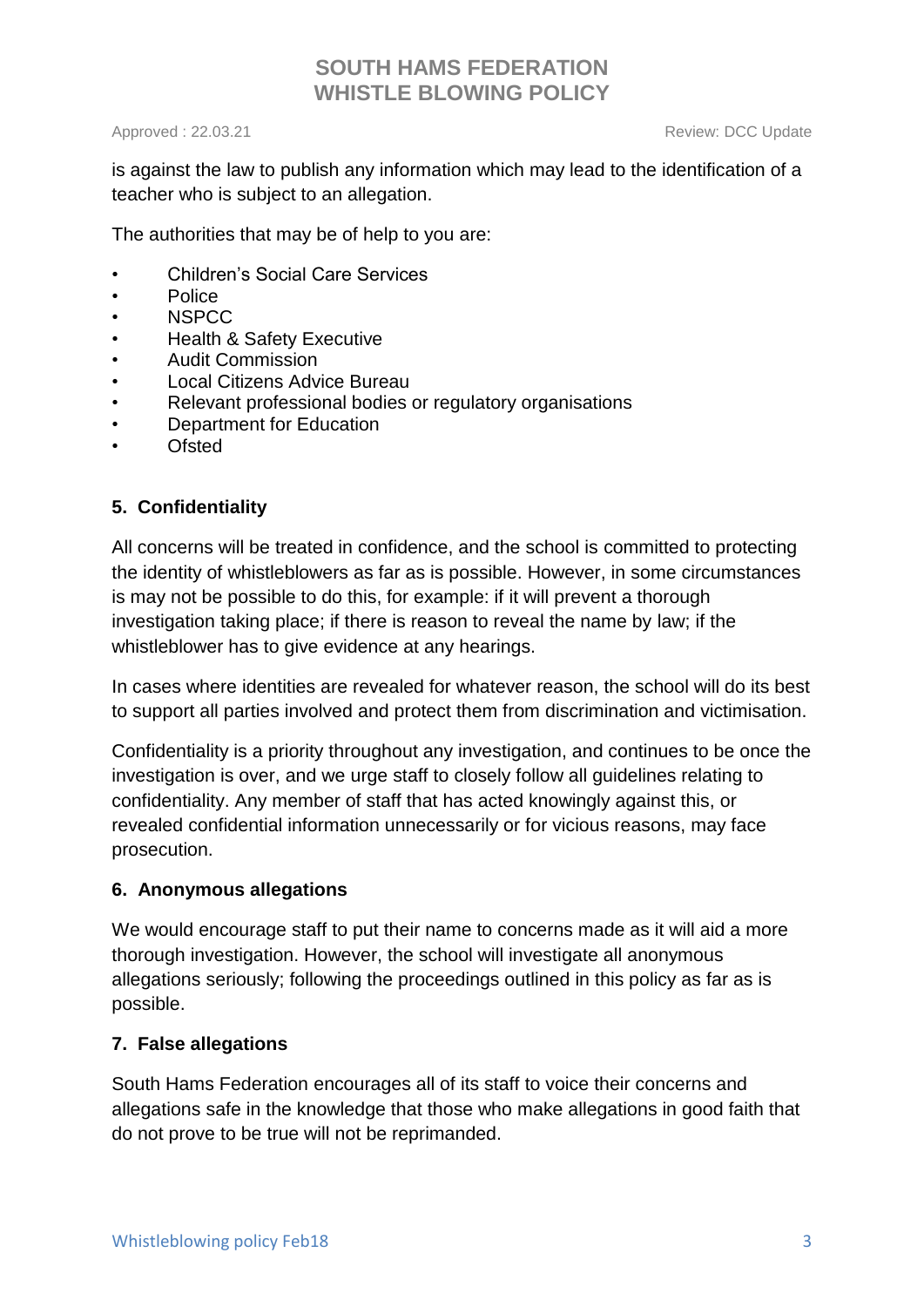Approved : 22.03.21 **Review: DCC Update** 

The school may take disciplinary action against staff who make claims that are found to be knowingly false, malicious, or for personal gain.

## **8. Responding to a concern**

The school will investigate all allegations and concerns but the act of investigation does not indicate that the school has accepted the allegations as true.

Usually, the first course of action will be one of the following:

- an investigation by managers, internal audit, or through the disciplinary process
- an investigation under other procedures such as child/adult protection
- an investigation under procedures designed to deal with allegations made against professionals
- a referral to the police
- a referral to the external auditor or other external investigation
- an investigation under other forms of prosecution and inspection such as the protection of public health and safety
- a referral to an independent investigator.

Any concerns that fall under specific procedures will be followed up as described in their specific policy, e.g., child protection and safeguarding issues will be followed up as described in the school's child protection and safeguarding policy.

## **9. Whistleblowing procedures**

9.1 The role of the whistleblower

Concerns will usually be dealt with in this way:

- 1. Staff will raise their concern with their manager, either in person or in writing. If their manager is the subject of the concern, they should go straight to the headteacher. Staff will be dealt with in confidence and invited to an interview to discuss the allegation. Staff can go straight to the Chair of Governors with their concern, but they will be asked to explain why they did not feel comfortable taking it to a member of their leadership team.
- 2. The member of the leadership team that has heard the concern will decide upon the next course of action. If they decide that it is a genuine concern, and that it is appropriate to follow the whistleblowing procedure, they may take the matter to the headteacher or the chair of the Board of Governors.
- 3. If there is any reason that the member of staff making the complaint or raising the concern feels that they are unable to speak any member of the school or Board of Governors, they should contact Devon County Council.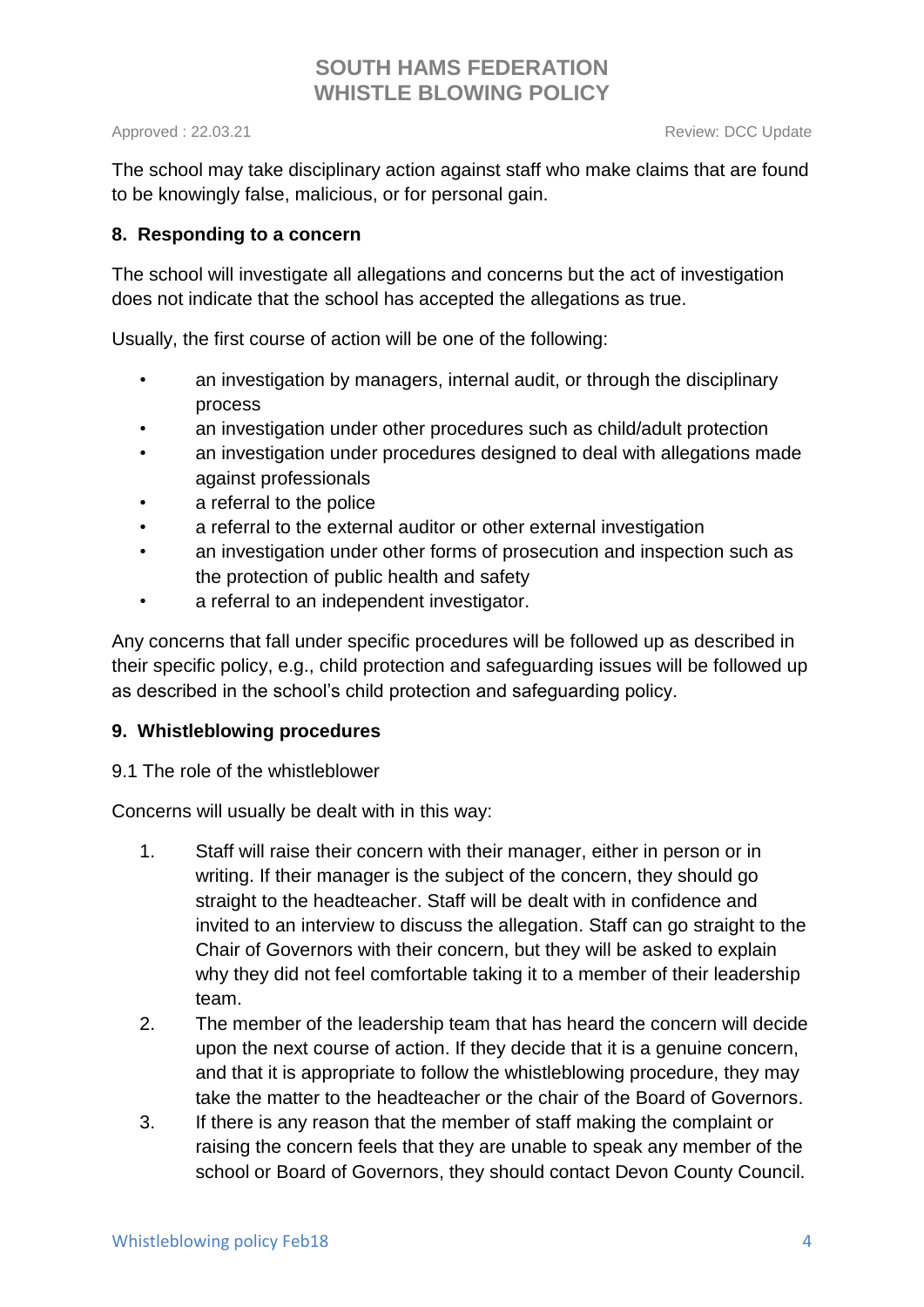Approved : 22.03.21 **Review: DCC Update** 

#### 9.2 Role of the leadership team

#### Hold an interview

Once an allegation has been brought to their attention, the senior staff member, headteacher or Chair of Governors will hold an interview with the person making the allegation, in confidence. This will take place immediately if there is concern that a child is at risk of harm, or within 5 days if this is not the case. During this interview they will:

- get as much information about the basis of the allegation as they can, and will record what is discussed
- discuss the next action points and steps that will be taken with the staff member who has raised the allegation, and ensure that they fully understand what is going to happen; if the standard whistleblowing procedure is not going to be followed, this should be explained and an alternative procedure outlined
- provide support to the whistleblower; they may be worried about their position, getting someone else into trouble, or what they suspect may be happening.

Staff may want to seek the support of their trade union when going through whistleblowing procedures. Staff are allowed to take a representative from their trade union to their interview and subsequent meetings.

#### Decide on a course of action

If there is cause for concern once the interview has been carried out, the leading member of staff will take the information that they have recorded to the headteacher (or Chair of Governors if the headteacher is of concern).

If it is decided that no further action will be taken this will be explained to the whistleblower within 5 days. This may be because:

- the leadership member does not feel that there is enough evidence to warrant a continued investigation and that is unlikely that any malpractice has occurred or will occur
- there is a belief that the whistleblower is not acting in good faith
- the matter has already been raised and is being investigated.

The headteacher, if not already involved, will be informed of the concern even if no further action is to be taken.

9.3 Role of the headteacher and Board of Governors.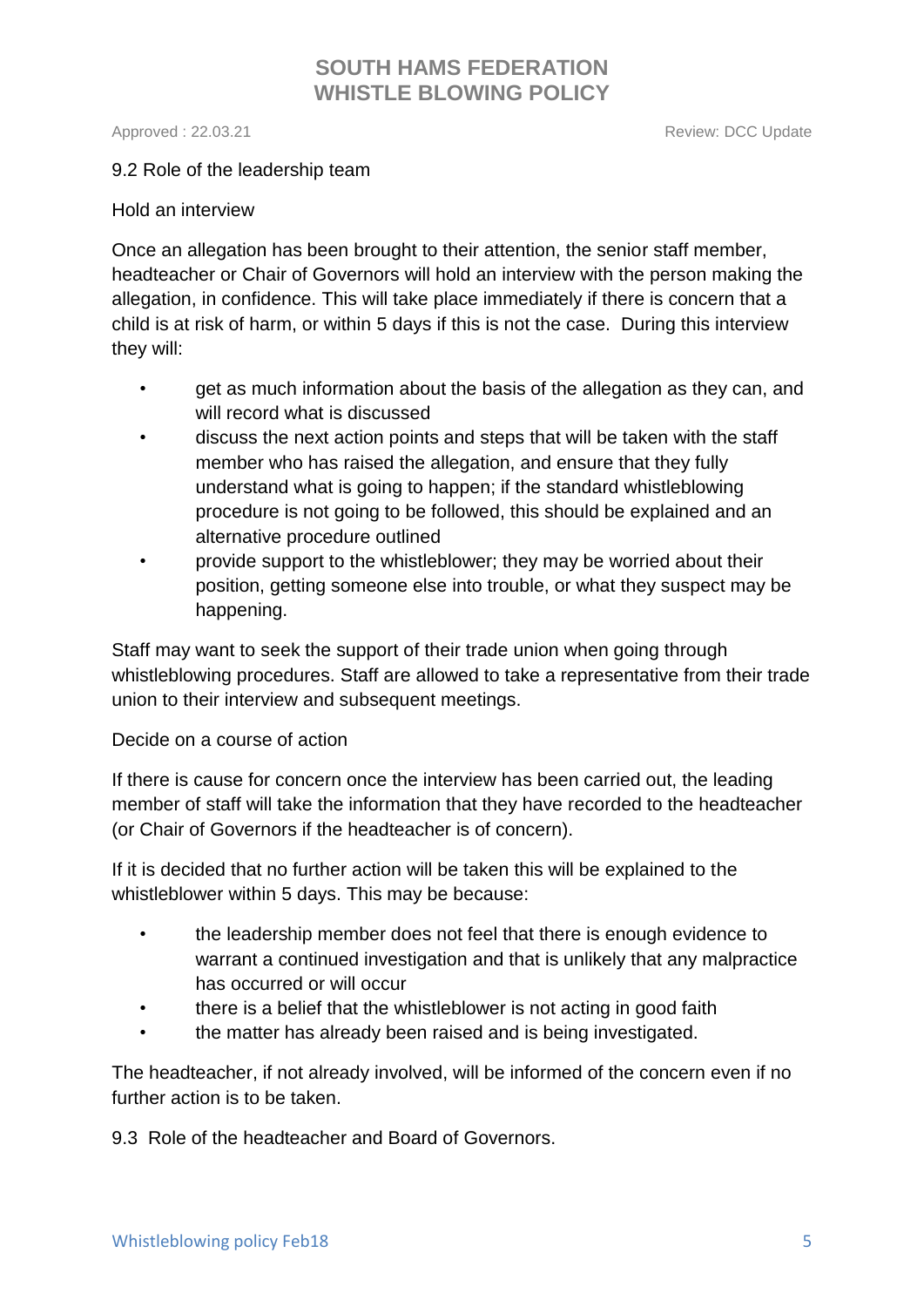Approved : 22.03.21 **Review: DCC Update** 

The person who receives the report – whether it is the headteacher or Board of Governors – must act on the concern fully. If there is a good reason not to, this will be explained at the next Board of Governors meeting and reported back to the whistleblower.

The headteacher or Chair of Governors will decide whether any external authorities need to be reported to on the matter, or whether it is a case for internal investigation.

The decision and progress of the case will be reported back to the leadership member involved, and this will be reported by them to the whistleblower.

The outcomes of any investigations will be reported to the whistleblower in writing to their home address within 5 days. If they do not receive any information and this time has passed, they may appeal for information through their manager or [relevant external authorities].

## **10. Recording, monitoring and evaluation**

All staff concerned and involved with any allegation or investigation should keep good records of meetings they attend, discussions that are held, and any outcomes or action points that have been decided.

The headteacher [and/or Board of Governors] will review and evaluate all allegations, how they have been dealt with, and their outcomes, to prevent similar future cases, and ensure that procedures are being used correctly and are effective.

This policy will be reviewed annually and any relevant cases that have come up during the past year will be taken into account when it is being reviewed.

## **11. Outcomes**

If the whistleblower is dissatisfied and feels that an allegation that they have made has not been dealt with seriously or properly, they can take the matter up with [the local authority]. All school leaders will try their best to deal with allegations fairly and effectively.

## **12. Independent advice**

This policy is designed to help staff with any whistleblowing concerns and procedures, but the school understands that some staff may wish to get advice from independent external agencies.